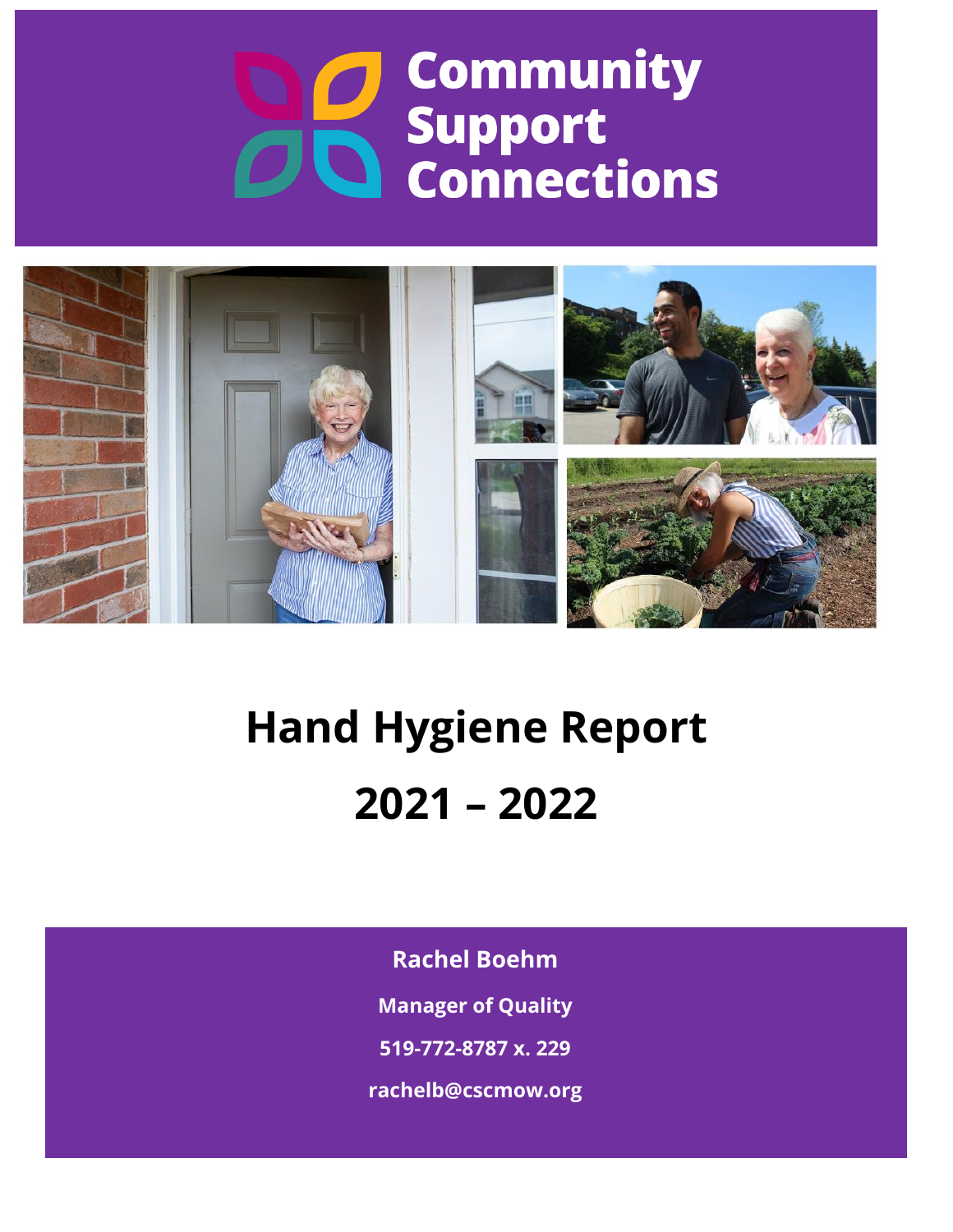# **Table of Contents**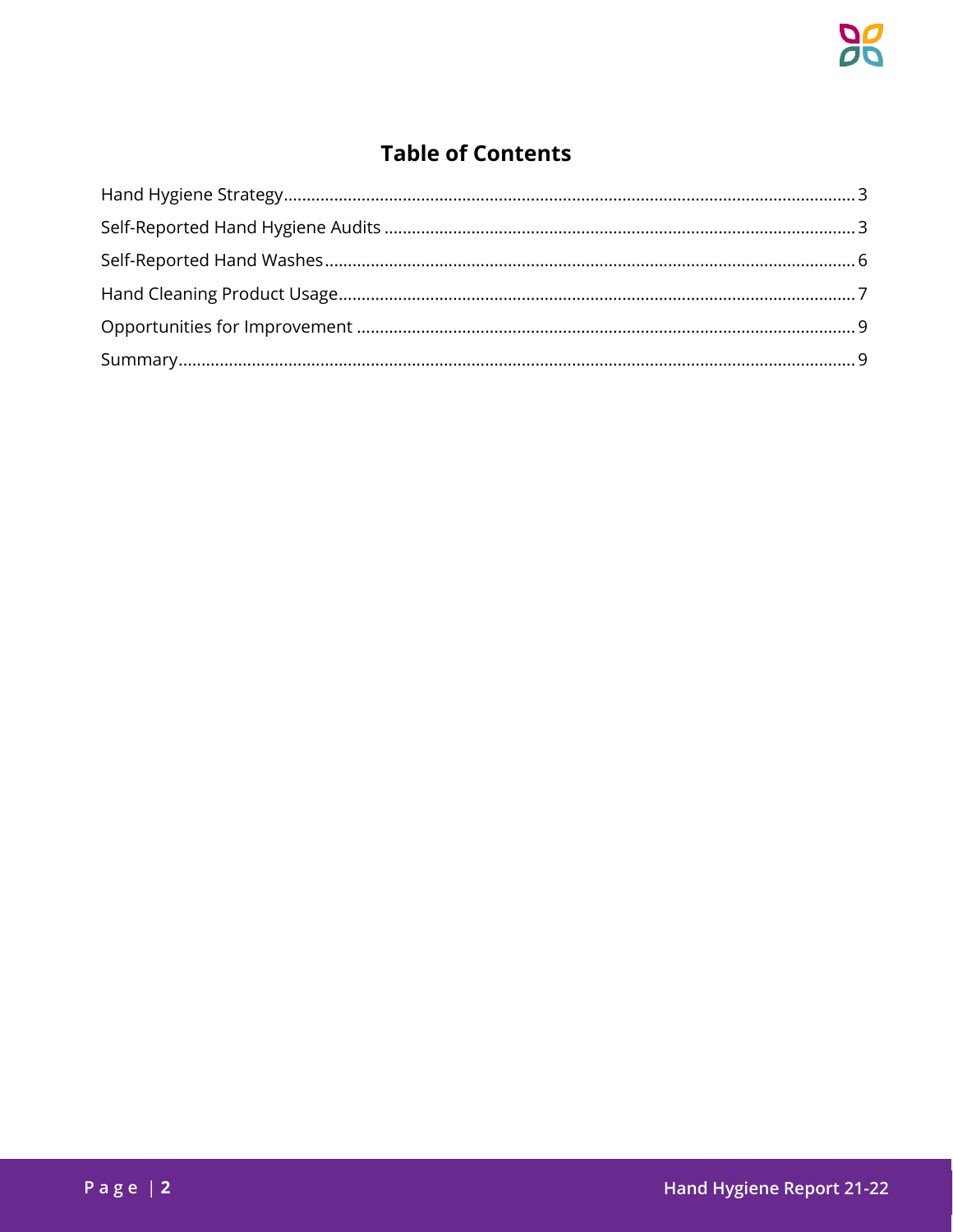### **Hand Hygiene Strategy**

<span id="page-2-0"></span>As part of our work with Accreditation Canada, under their *Infection Prevention and Control Standard*, we are required to have, and comply with, a Hand Hygiene Strategy or Policy. Items in our policy include education to our clients, volunteers, and employees about proper handwashing, reminders about the importance of hand hygiene, and our hand hygiene auditing process. Refer to Policy 4720 – Hand Hygiene for more information.

This report is an evaluation of our compliance to the hand hygiene strategy for April 1<sup>st</sup>, 2021 to Mar 31<sup>st</sup>, 2022. There are three different evaluations:

- 1. Self-reported hand hygiene audits that were completed by employees once per week
- 2. Self-reported number of hand washes Transportation, Kitchen and Home Help programs only
- 3. Amount of hand cleaning product used (hand sanitizer and soap) Kitchen, Meals on Wheels, and Home Help programs only

## **Self-Reported Hand Hygiene Audits**

- <span id="page-2-1"></span> 1,236 self-reported hand hygiene audits were completed
	- o Operations/program staff (e.g., Connectors, Coordinators, Schedulers) completed 873 audits (71%)
	- o Managers and Directors completed 318 audits (26%)
	- o Direct service staff completed 45 audits (4%)
- Majority of the audits were completed at home (77%). 19% completed at the main office and 4% completed out in the community

The average number of audits completed each month is 103, with March having the highest number (143 audits) and July having the lowest number (80 audits). See graph below.

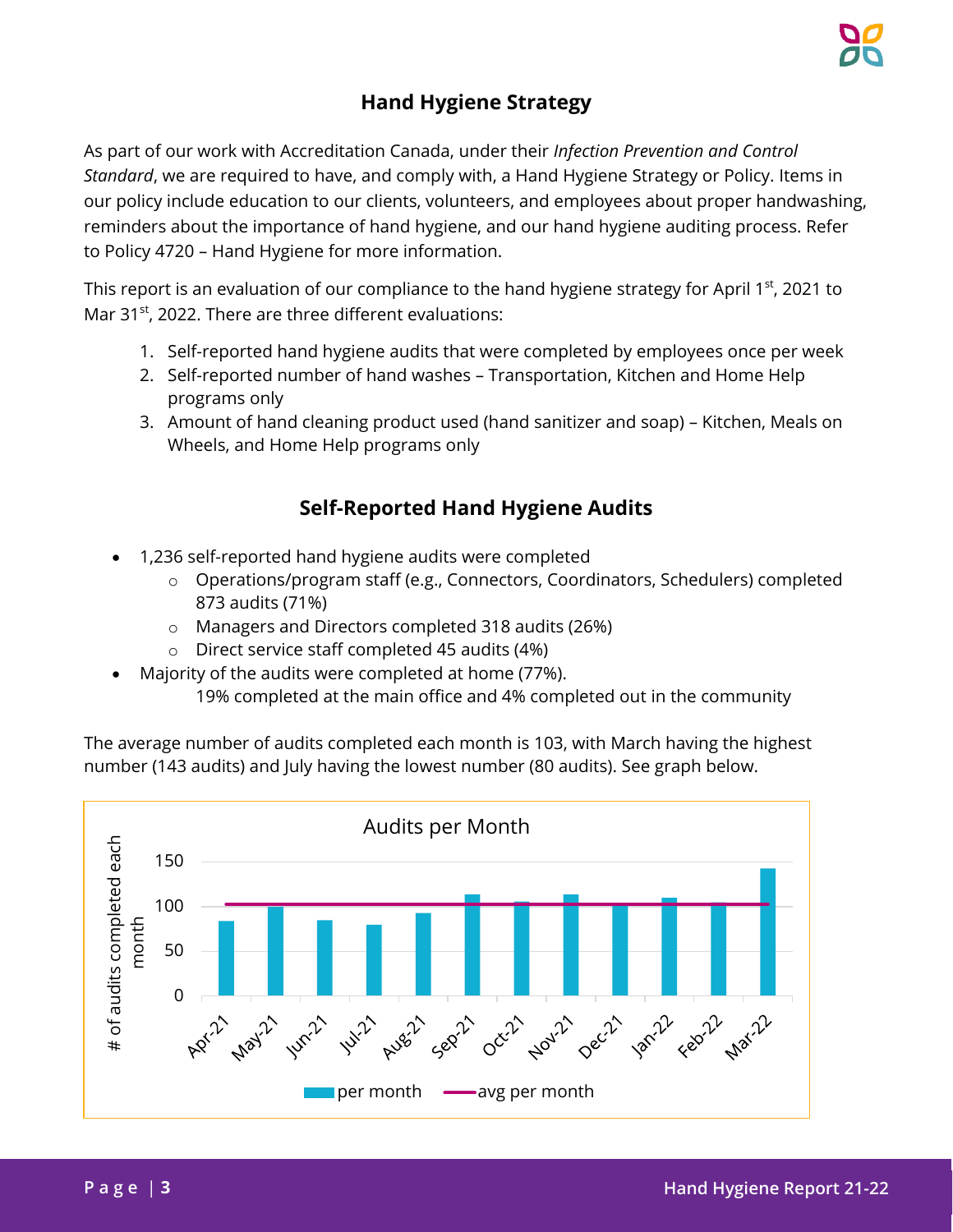The average number of audits completed per week was 24. When accounting for the number of weeks in each month, March and November had the largest number of weekly audits completed (29 for both). The month with the lowest average number of audits completed per week was June with 17 audits. See graph below.



In the self-reported audit, employees reported on the number of actions completed (e.g., hand wash, sanitizer used, etc.) for a variety of tasks (e.g., upon arrival, after a task change, etc.). The actions completed for each task were totaled and the percentage for each was calculated. See table below and graph on following page.

|                                        | <b>Thorough</b><br>hand wash | <b>Hand sanitizer</b><br>used | <b>Rinsed - no</b><br>soap used | <b>Missed</b> |
|----------------------------------------|------------------------------|-------------------------------|---------------------------------|---------------|
| <b>On Arrival</b>                      | 80.5%                        | 17.9%                         | 0.5%                            | 1.1%          |
| After a task change                    | 46.7%                        | 48.9%                         | 2.6%                            | 1.8%          |
| <b>Before break / food consumption</b> | 86.4%                        | 9.2%                          | 1.5%                            | 3.0%          |
| After touching equipment               | 33.4%                        | 57.8%                         | 3.7%                            | 5.0%          |
| After touching someone's               | 34.1%                        | 62.4%                         | 1.2%                            | 2.3%          |
| equipment                              |                              |                               |                                 |               |
| After sneeze/cough/blowing nose        | 51.6%                        | 39.7%                         | 2.1%                            | 6.6%          |
| After restroom use                     | 93.8%                        | 5.7%                          | 0.5%                            | 0.1%          |
| <b>After touching your face</b>        | 26.5%                        | 38.3%                         | 1.6%                            | 33.6%         |

When the percentage for "Thorough hand wash" and "Hand Sanitizer" are combined, all tasks are over 90% except for "After touching face", which is at 64.8%.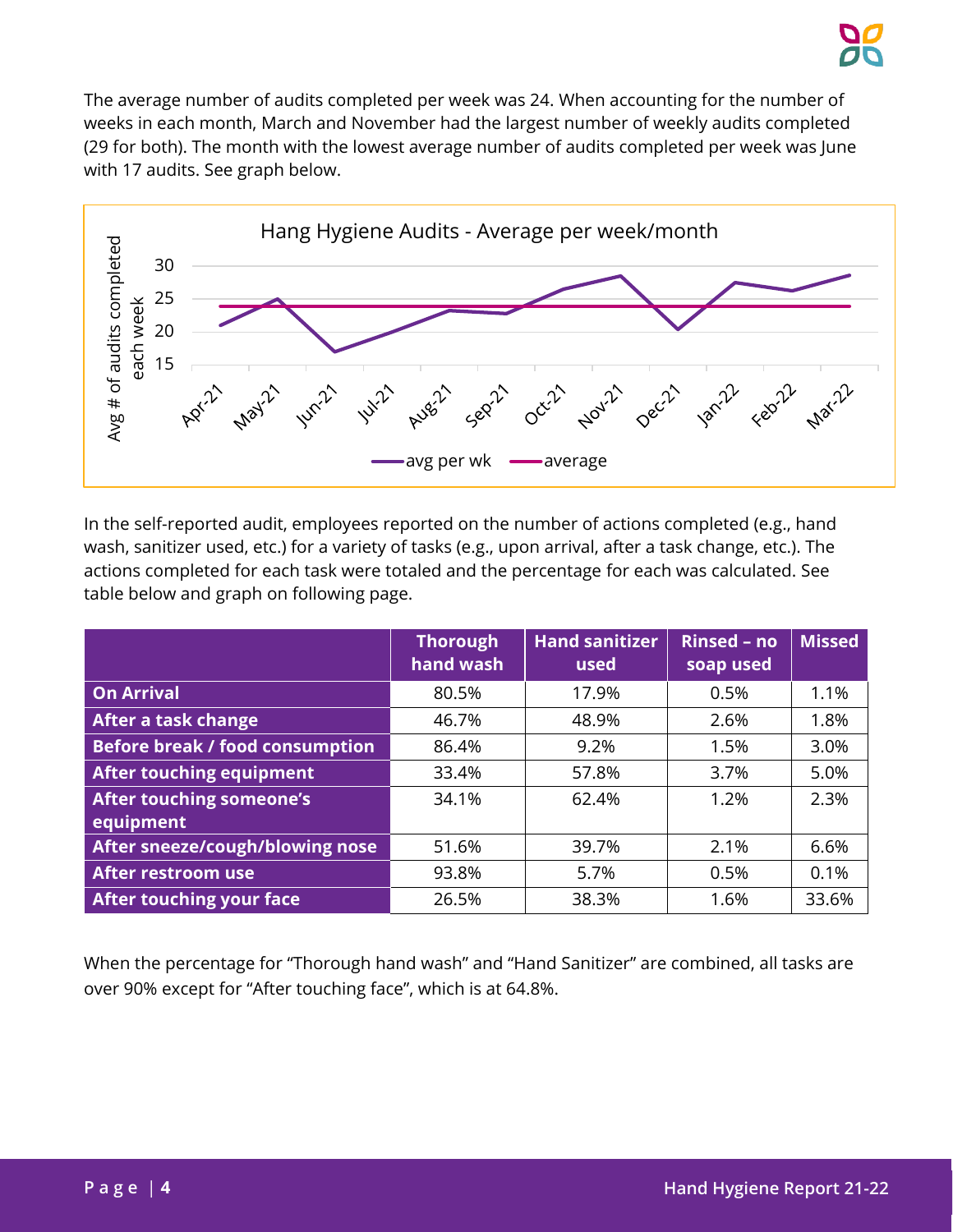

In addition, the largest and smallest percentages of completed instances were broken down by each task. See table below.

|                       | <b>Largest % of responses</b>                      | Smallest % of responses                                  |  |
|-----------------------|----------------------------------------------------|----------------------------------------------------------|--|
| Thorough hand wash    | After restroom use (93.8%)                         | After touching equipment (33.4%)                         |  |
| <b>Hand sanitizer</b> | After touching someone else's<br>equipment (62.4%) | After restroom use (5.7%)                                |  |
| Rinsed - no soap      | After touching equipment (3.7%)                    | After restroom use (0.5%) & On<br>Arrival to work (0.5%) |  |
| Missed / Nothing used | After touching your face (33.6%)                   | After restroom use (0.1%)                                |  |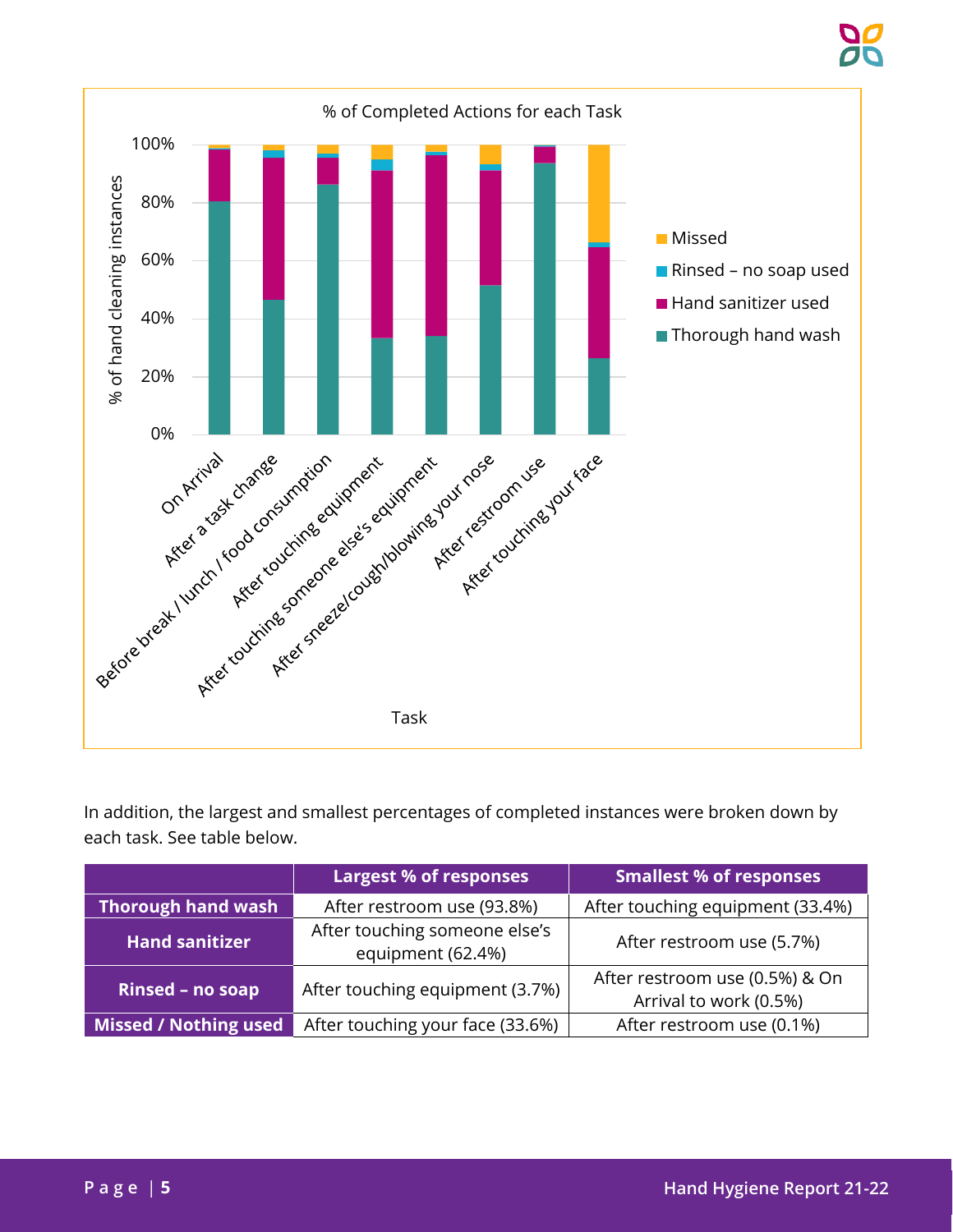#### **Self-Reported Hand Washes**

<span id="page-5-0"></span>The Home Help, Kitchen and Transportation team members reported the number of times that they washed their hands every day/shift each month. See graph below. The average number of hand washes per month is 375 for Home Help, 502 for the Kitchen, and 1,109 for Transportation. The Transportation team completed the largest number of self-reported hand washes across all months, likely due to the increased number of team members completing the audits. In addition, the results for each program are highly dependent on the number of employees and volunteers working that month. For example, in November, the kitchen had almost a full house of volunteers, which led to an increase in the number of hand washes completed by the Kitchen team.



When the number of hand washes are combined across all three programs, the average number of washes per month is 1986. See graph below. The month with the lowest number of hand washes was Feb (1,778) and the highest was March (2,341). When the number of working days per month is factored in, August had the lowest number of hand washes on average per day (86 per day) and Dec had the highest (106 per day).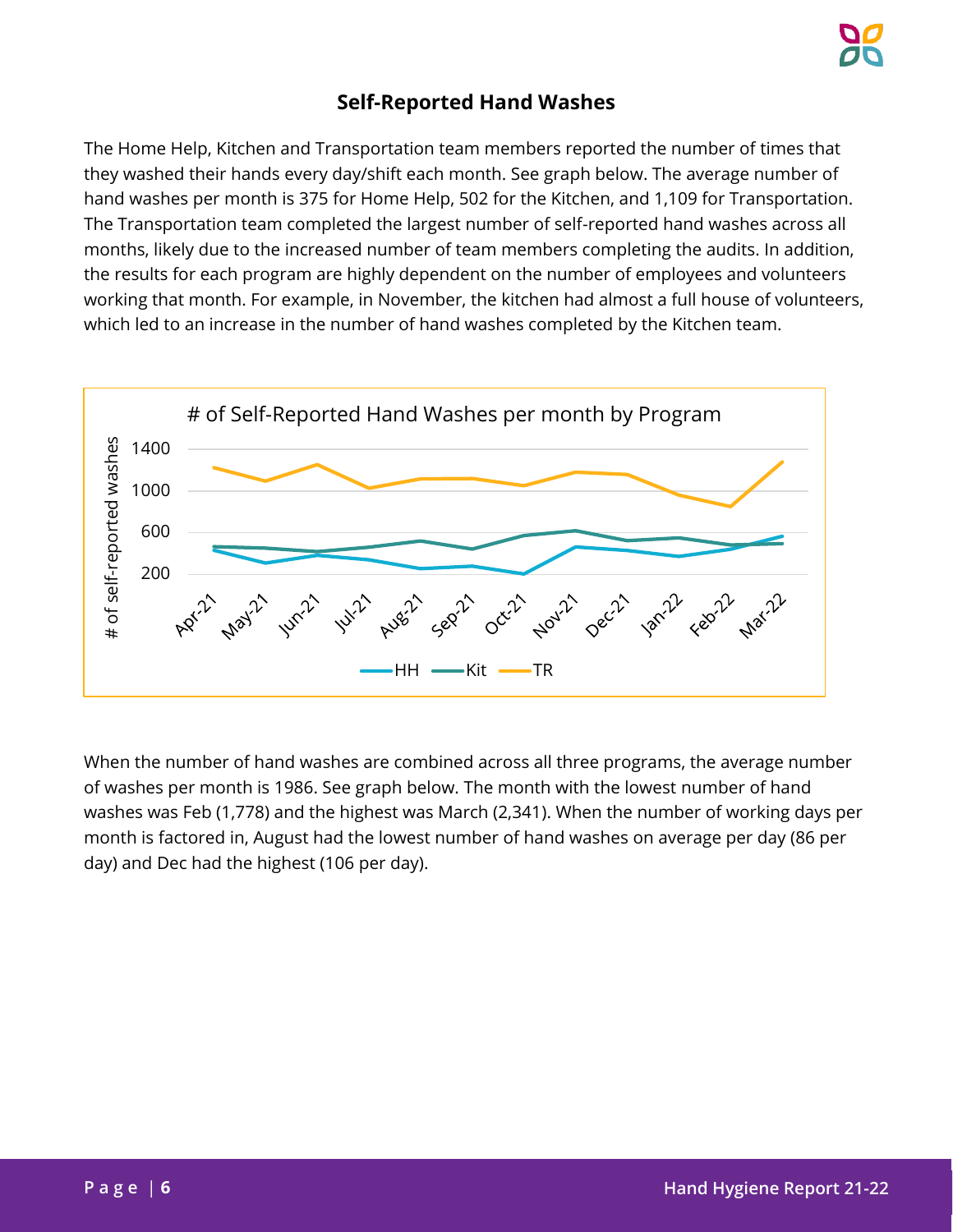

*HH – Home Help team, Kit – Kitchen Team, TR – Transportation team* 

#### **Hand Cleaning Product Usage**

<span id="page-6-0"></span>The Home Help and Kitchen teams reported the amount of cleaning product used each month (hand sanitizer for Home Help and liquid hand soap for the Kitchen). See graph below. The results are highly dependent on the number of employees and volunteers working that month, as well as the type of product used. For example, the Home Help team was down to two (from three) Home Support Workers in Aug, Sept, and Oct, which led to a decrease in product usage for those months. In addition, the Home Help team used more hand sanitizer every month than the Kitchen's use of the liquid hand soap.



*HH – Home Help team, Kit – Kitchen Team*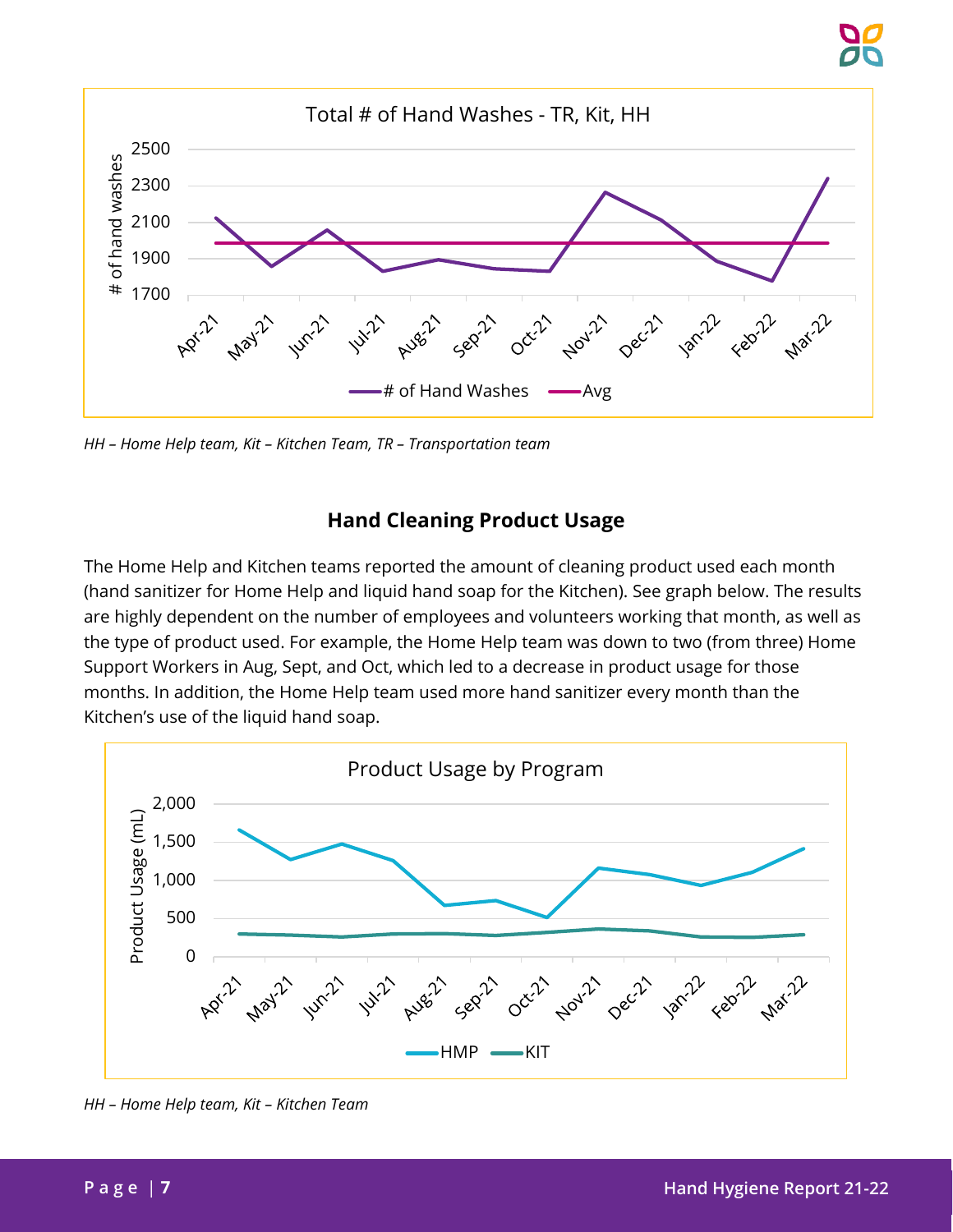When the amount of products used is combined across both programs, the month with the lowest amount of product usage was October (835mL) and the highest was April (1,963mL). See graph below. Factoring in the number of working days per month did not change these results, as Oct had the lowest quantity of product used on average per day (42mL) and Apr had the highest (93mL).



In addition, the Meals on Wheels (MOW) team tracked the date when the hand sanitizer in the volunteer MOW route kits needed to be refilled. Calculating the number of days between refills showed that certain time periods used more, and less, hand sanitizer. See graph below. The time frame with the smallest number of days between refills was Aug  $30<sup>th</sup>$ , 2021 to Oct 13<sup>th</sup>, 2021 with 44 days, indicating more use of sanitizer during this time. The time frame with the largest number of days between refills was Apr 16<sup>th</sup>, 2021 to July 7<sup>th</sup>, 2021 with 82 days, indicating less use of sanitizer during this time. The variance might be due to the education that was provided to volunteers during select time frames – including reminders about washing hands between client deliveries, etc.